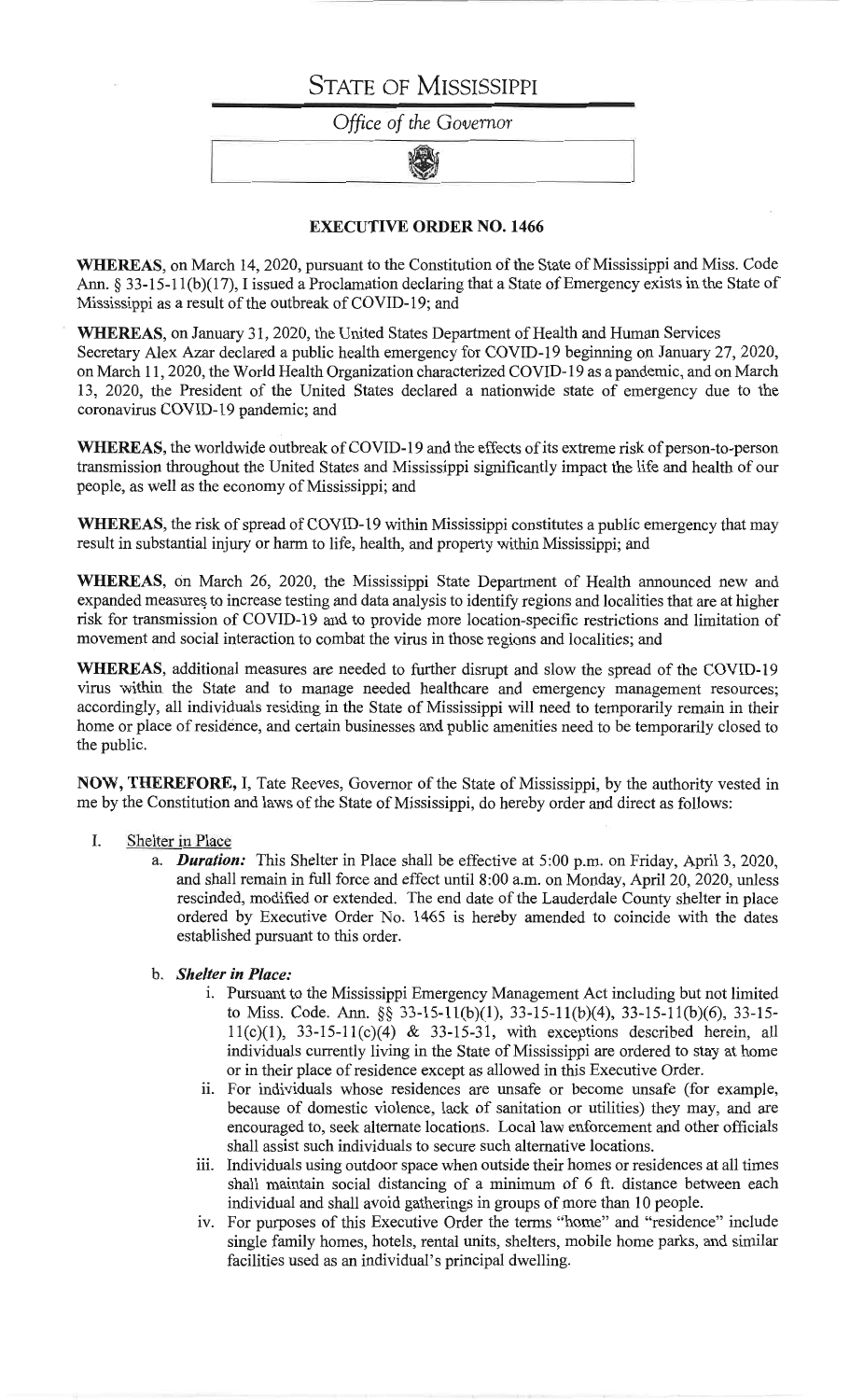c. *Evictions Suspended:* Pursuant to Miss. Code. Ann. §§ 33-15-1 l(c)(l) and 33-15- 11(c)(4), evictions within the State of Mississippi are suspended, and all state, county and local law enforcement officers are directed to cease enforcement of orders of eviction for residential premises during this Shelter in Place Order. No provision contained within this Executive Order shall be construed as relieving any individual of the obligation to pay rent, to make mortgage payments, or to comply with any other obligation that an individual may have under tenancy or mortgage.

### d. *Non-essential Business and Operations Cease*

- **1.** All businesses and non-profit entities operating within the State of Mississippi, except for Essential Business or Operations identified in Executive Order No. 1463 as Supplemented ( which is incorporated herein by reference), shall cease operation and all activities except Minimum Operations as defined herein.
- **11.** Minimum Operations are those activities necessary for the business or operation to maintain the condition of facilities, premises and equipment, value of business inventory, payroll, employee benefits, security, and to facilitate employees of the business or operation to continue to work remotely from their residences.

### e. *Essential Business or Operations Remain Open*

- 1. Essential Businesses or Operations identified in Executive Order 1463 as Supplemented may remain open and shall operate at such level as necessary to provide essential services and functions.
- **11.** For clarity, Essential Healthcare Operations identified within Executive Order 1463 as Supplemented shall be construed broadly to avoid impact or interruption of the delivery of essential healthcare, but does not include fitness and exercise gyms, dance studios, clubs, tattoo parlors, spas, salons, barber shops, and other similar personal care and grooming facilities.
- **111.** Restaurants and Bars may remain open but are limited to drive-thru, curbside, and/or delivery service.

## f. *Prohibited Activities*

- **1.** Consistent with Executive Order No. 1463 as Supplemented, all public and private social and other non-essential gatherings in groups of more than 10 people in a single space at the same time where individuals are in close proximity (less than 6) ft.) to each other shall be cancelled or rescheduled.
- **11.** All places of amusement and recreation, whether indoors or outdoors, including but not limited to amusement parks and rides, museums, playgrounds, children's party and play facilities, all parks including all beaches, lakes and reservoirs (but not including walking trails), movie theaters, bowling alleys, and social clubs shall be closed to the public.
- g. *Essential Activities:* Individuals may leave their residences only to perform the following Essential Activities:
	- **1.** To engage in activities or perform tasks necessary to their health and safety, or the health and safety of their family or household members (including pets) or the health and safety of those persons who are unable to or should not leave their home.
	- **11.** To obtain necessary food, services or supplies for themselves and members of their household needed to maintain the safety, sanitation and essential operation of the home or residence, or to deliver those services or goods to those persons who are unable to or should not leave their home.
	- **111.** To engage in individual outdoor activity and recreation.
	- 1v. To perform work providing essential products and services at Essential Businesses or Operations ( as defined in Executive Order No. 1463 as Supplemented) or to carry out activities permitted in this Executive Order, including Minimum Operations.
- h. *Essential Travel:* Individuals engaged in Essential Travel must adhere to both the CDC and the Mississippi State Department of Health recommendations and guidance to prevent the spread of COVID-19, including social distancing (6 ft. between individuals) and aggressive hygiene including frequent handwashing (minimum 20 seconds) and use of hand sanitizer. For purposes of this Executive Order, Essential Travel includes travel for the following purposes: